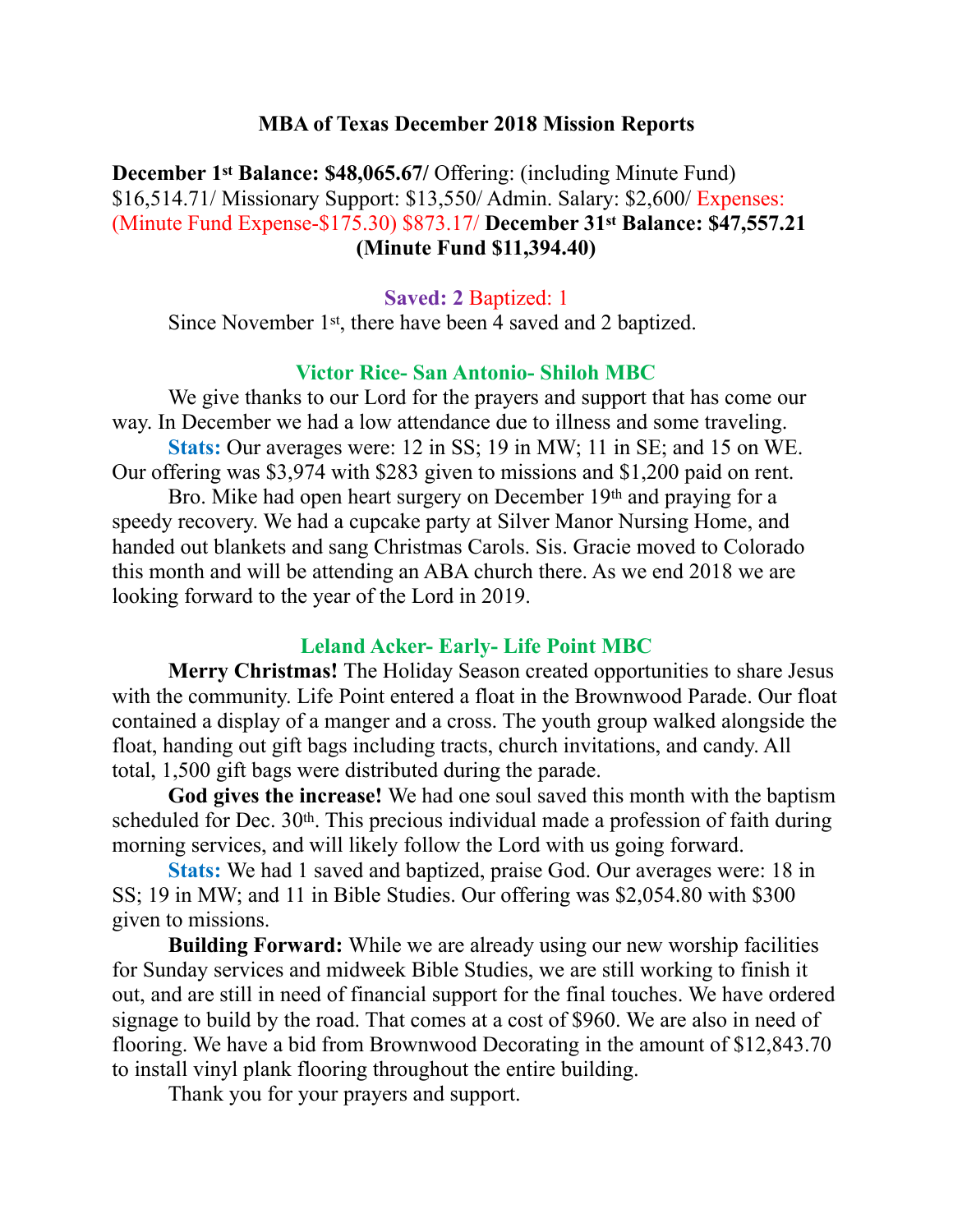### **Glenn McCarver- El Paso- Borderland MBC**

**Traveling Grace:** We looked forward to the Texas State Meeting in November. It's always good to see friends from around the state and the world. The trip was uneventful until we pulled into Texarkana. Then the trouble began. Our van started having transmission problems. Bro. Victor Rice checked it out (thank you for all your help) and recommended a transmission flush hoping that would at least get us home. Unfortunately, it was a little more involved and would cost more than the van was worth. Even though we lost our van, it could have been much worse. God allowed our van to at least make it to the meeting instead of breaking down in the middle of nowhere (known as West Texas). Thank you, Lord, for your traveling grace.

 In case you didn't know, Texas is a HUGE state. After our van broke down, our sending church stepped up to make sure we got home. We were told to try to find a van to rent to get us home. After looking everywhere, we were unable to find one to rent. We made a decision to borrow my parent's car to drive to El Paso, pick up my work vehicle, drive back to East Texas, then drive back to El Paso. Needless to say, we were exhausted when we finally made it back home.

**Stats:** Our averages were: 8 in EW, 6 in Bible Study. We had 1 salvation and 1 to surrender to the ministry.

**Blessed Thanksgiving:** We got back to El Paso (the first time), on Thanksgiving Day. We unloaded the car and started to prepare to return to East Texas the next day. While we were here, we made sure to visit those who attend services with us. When we stopped at Francis's house, he asked us if we had eaten anything. He insisted that he feed us on Thanksgiving. It was an awesome blessing to us. We are here to minister to people in El Paso, and this Thanksgiving we were ministered to. God is good to us in so many ways, and this will be a Thanksgiving that we will always remember!

## **Donald Trussell- Kerrville- Hill Country MBC**

We "adopted" three families this year for Christmas. They were all very thankful for the blessings of food and other needed items. Jennifer continues to return to the ladies Bible study, but our neighbor Tammy hasn't gotten saved yet, even after hearing the gospel several times. We appreciate your continued prayers.

**Stats:** Our averages were; 10 in SS; 10 in MW; 12 in EW; and 13 in outside Bible studies. Our offering was \$926, with \$100 given to missions and \$300 paid for rent.

### **David Smith- Mansfield- Life Line BC**

**Average>20:** Our attendance stayed above 20 for the last several months.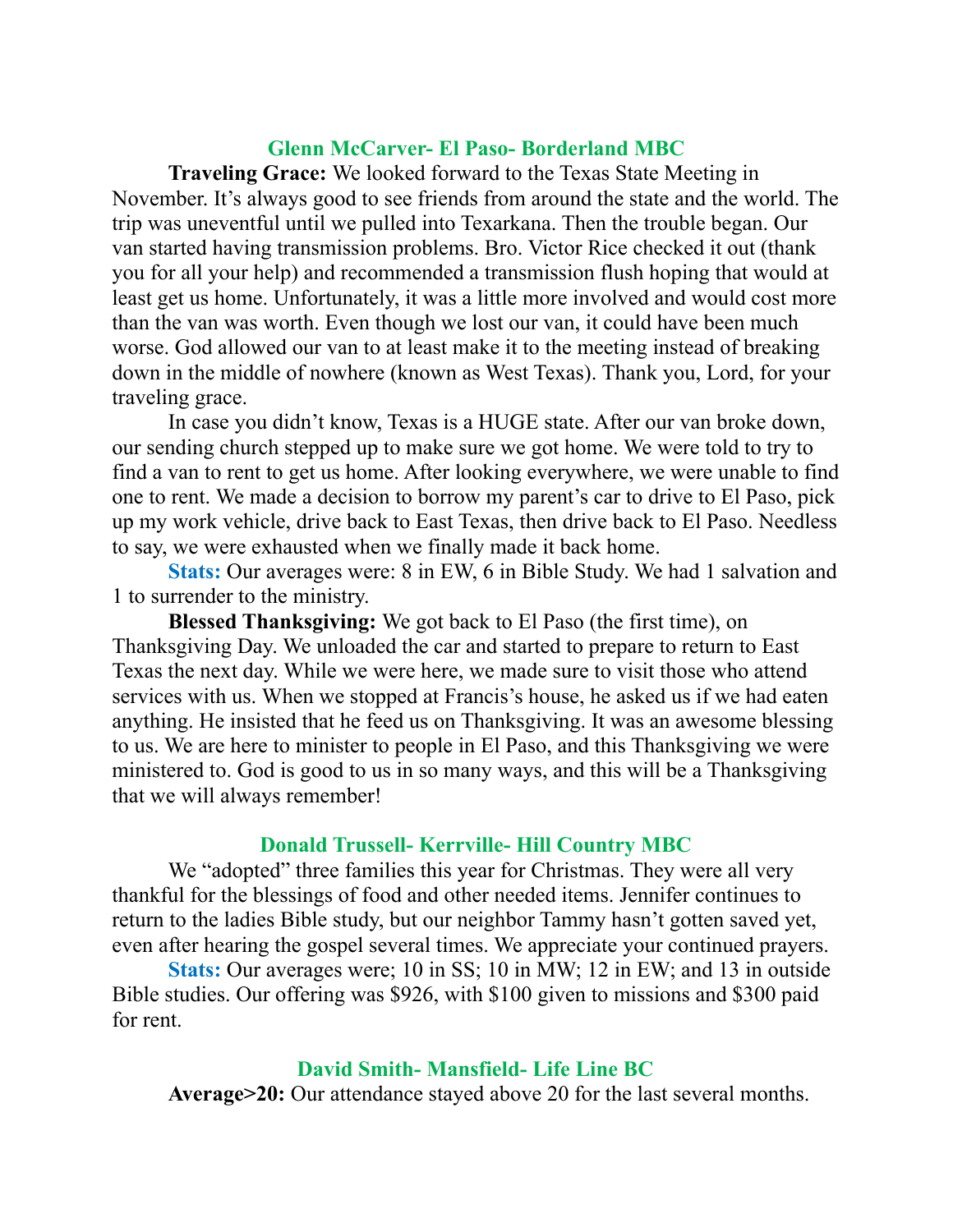**Property?:** We found 3 acres with a house large enough to use for church meetings. It just become available in a good location on business Hwy for only \$375,000. Please pray that we can negotiate a lease with an option to purchase. Or, that God supplies us the down payment and financing, if it is His will for us to get it. We could sure use it.

**God with us Campaign:** Our Christmas campaign was not as productive as we had hoped. Nonetheless our average attendance was very good. We had two new guests on our Christmas Sunday services.

**First Muslim Guest:** We have had a Muslim Background Believer attending our small groups, but last Sunday we had our first Unsaved Muslim to attend worship. Bro. Britt Farley befriended him and invited him to church and he seemed to enjoy our fellowship and all that took place. Pray for Achmad to become a believer in Christ.

**Stats:** Our averages were 21 in MW; 5 in small groups and 5 in Venus. Our offering was \$2,715, with \$300 given to missions, \$650 paid for rent, \$300 given to the pastor and \$150 given toward the pastor's insurance.

**Christmas Sunday:** We had a great service on Sunday before Christmas. We sang traditional carols, and a special Christmas skit produced by our own worship leader, and six year old Kaylee, did a ballet version of the Nutcracker suite. We had a great message, and a fabulous Christmas meal prepared for everyone by our own people. Wonderful fellowship! Praying for souls to be saved.

# **Steven Haney- Lubbock- MBSF Texas Tech U.**

 **Slow month:** December was a short month for MBSF work. Texas Tech closes down from Dec. 14th –mid-January with students heading out of town. We had 2 weekly Monday Bible studies, the second of which was our Christmas Bash Breakfast for Dinner which is always a good hit with college students. We had 6 students make it to those. We planned one last fellowship on the 8th but had to cancel due to 9 inches of snow.

**Planning Ahead:** We are using this time to plan methods of reaching more of the campus in the spring semester through the campus newspaper, ads, and seeking more campus availability for booths, which means added cost. Pray as we consider some of these methods.

**Support:** Our current support is \$2,600 through churches and individuals. We are seeking \$4,500 to fully fund the MBSF; for salary, housing, utilities, and miscellaneous expenses. If you would like to consider partnering with us, I will be glad to present the work to your church. Call me at (903) 722-1545.

## **Joe Bozarth- Conroe- Fellowship MBC**

You can have a different opinion about your sponsoring church. Some look at the